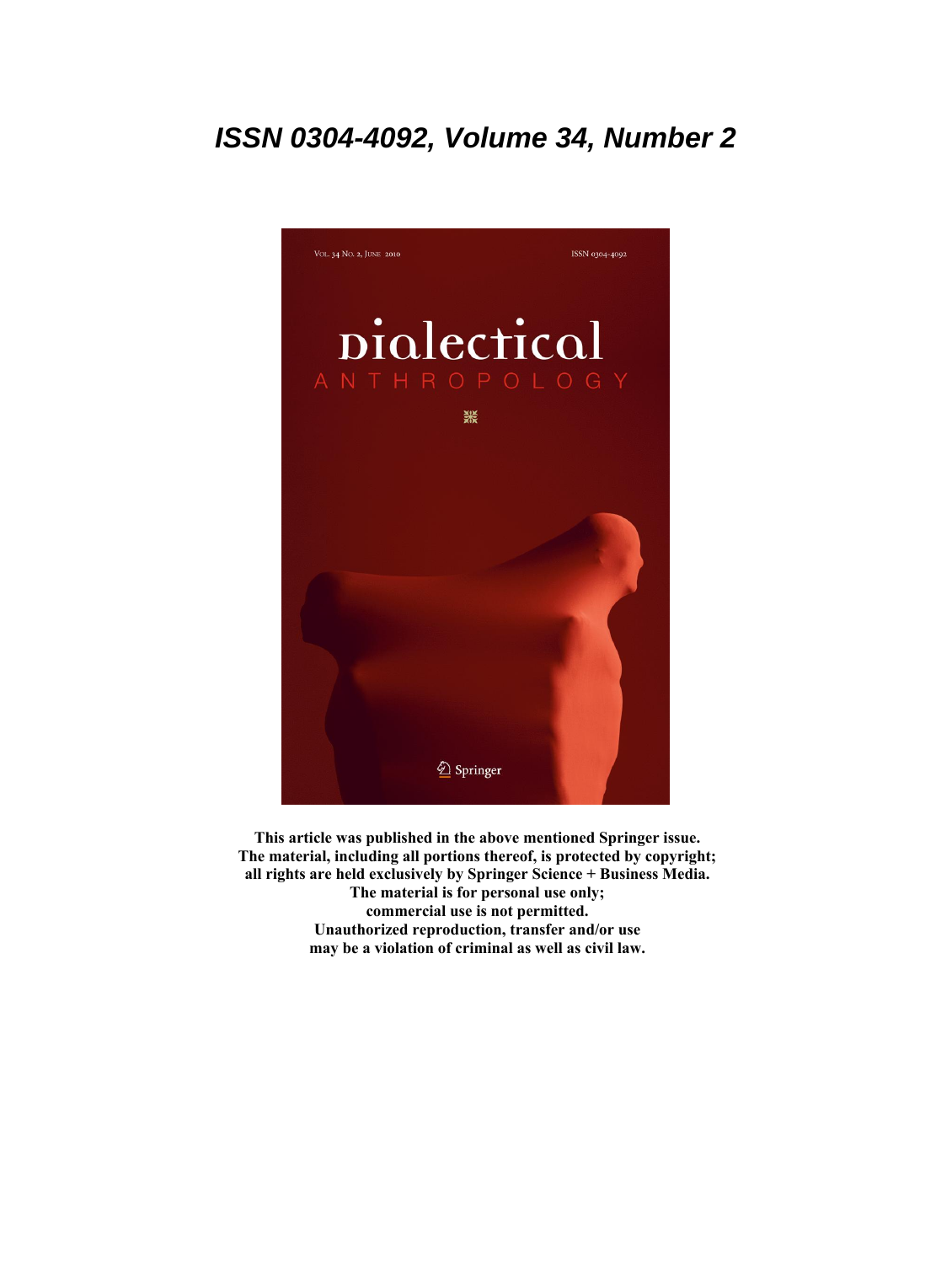## Reply to Mishler, Harney, and Roediger

Production, class, race … and labor as subject

## Nicholas De Genova

Published online: 26 June 2010 © The Author(s) 2010. This article is published with open access at Springerlink.com

In the hectic and pitifully anti-intellectual realm of institutionalized academic everyday life—which comprises so much of the material and practical reality of our particular (and peculiar) alienated labor as professionalized scholars—it is truly extraordinary to enjoy such considered and thoughtful engagement with one's work as I have received from these invited commentators. Their generosity and insights are a rare and precious gift, and I am gratified to discover that my work has provoked such reflection.

Paul Mishler calls attention to the way that my ethnographic material helps to demonstrate how the material and practical expropriation of surplus value from labor and the ideological elicitation and extraction of the consent of the laborers themselves are dialectically intertwined and inextricable. He suggests that this is "the real contribution" of the essay, especially inasmuch as it upholds "the idea that issues of hegemony and consent originate within the productive process itself.'' Indeed, Mishler astutely discerns that this proposition is one that organizes the larger framework of the article as a whole. In lieu of a "response," what I would hope to (re)emphasize, however, is that the particular forms in which we encounter these dynamics within capitalist social relations always refer us nonetheless to something beyond these historically specific capitalistic forms of appearance. (And by "beyond," here, I am suggesting something that both *precedes* and also exceeds capitalism as an historically specific social formation). In other words, theoretically speaking, there is something genuinely ontological and effectively transhistorical at stake, and it is of significant consequence, politically.

When I open the essay with the contention that "the everyday work of hegemony is profoundly rooted in the everyday hegemony of work,'' it is largely because of the redundancy and repetition entailed by the apparent ''truths'' of (estranged) labor as

N. De Genova  $(\boxtimes)$ 

Institute for Migration and Ethnic Studies, University of Amsterdam, Oudezijds Achterburgwal 237, 1012 DL Amsterdam, The Netherlands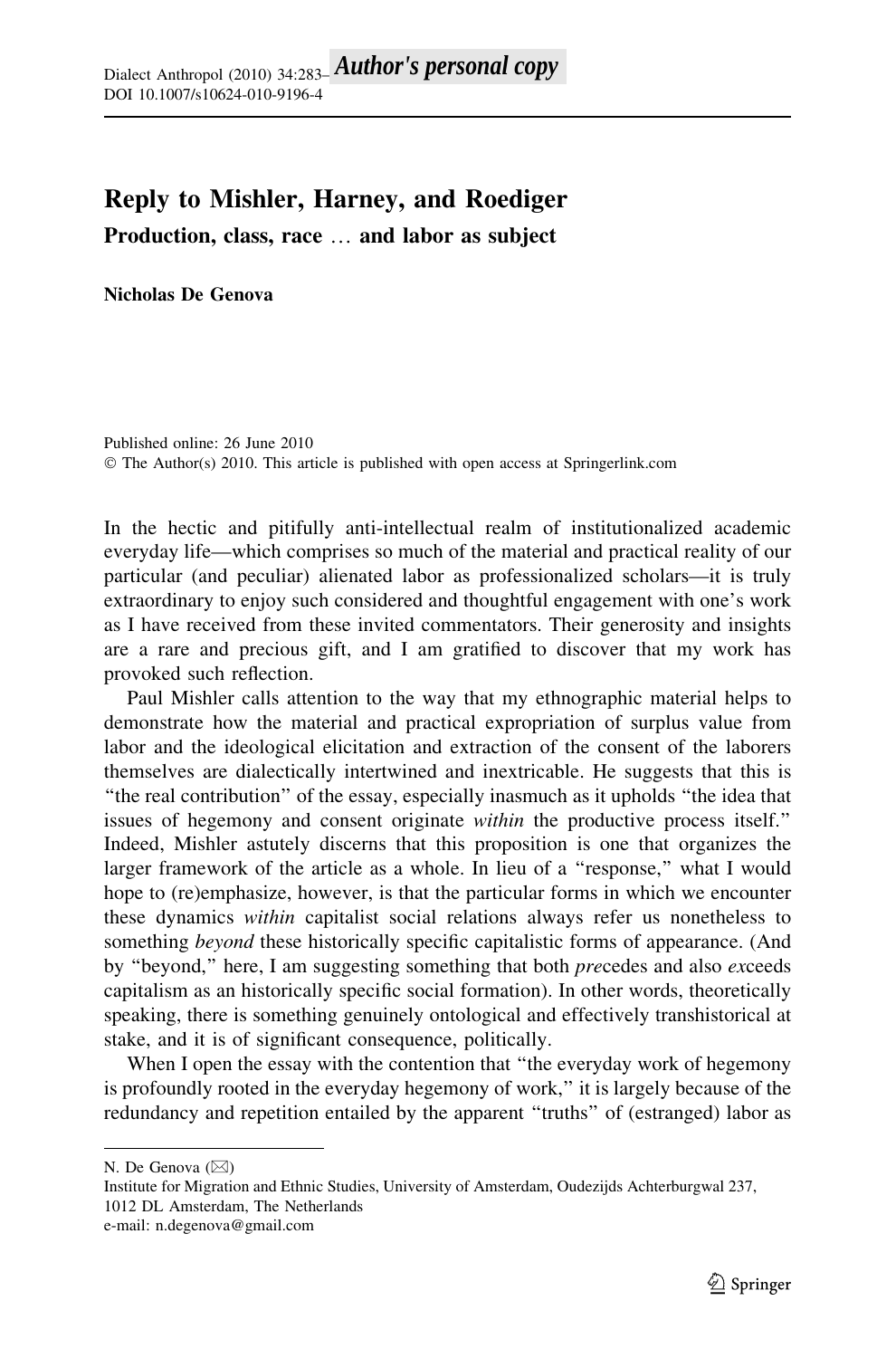"routinized practice." Under capitalism, this of course means that we may speak of what I have called "the practico-ideological role of labor itself as a disciplinary process'' and the ''tacit compulsion of laboring practice.'' Yet, the broader questions of consciousness and how it is mediated precisely in and through practice, and thus also through social relations, are not confined to capitalist production or its particular labor processes. This is why I refer later in the essay to the drive to capitalize upon ''human labor's autonomous creative capacity and ingenuity something that is inherently collective, cooperative, and socially configured.'' Here, we must recuperate and sustain a sense of the human productive powers that always supply the *subjectivity* within any alienating machinery of "production" understood to be merely onerous drudgery. My efforts to refer us back to the theoretical centrality of the productive process, then, must not serve as a pretext for fetishizing (yet again) the reified power of capital or the centrality of the (capitalist) labor process (as the unified site of exploitation and domination), but rather are intended to re-direct our critical capacities into an appreciation for the incorrigible and unruly power of human labor's elemental subjectivity. Without an abiding sense of this open-ended vitality, Marxian critique becomes merely one more dreary expression of the dismal science.

I take Stefano Harney's comment to be an impassioned affirmation of this same sensibility. For, I am positing here a sense of *labor*—as subjectivity—that is in fact a kind of uncontainable and limitless way of theorizing human potentiality. The sheer potentiality of human creative capacities and productive powers defies what Harney refers to in terms of the containments of "class"—both as it is lived and experienced within capitalist social relations and as the categorical limit-relation implicated by analyses that uphold class as a defining and definitive conceptual category. Thus, in the ethnographic material that I have presented, working people struggle within and also against the confines of their subordination and subjection as labor-for-capital (what Harney depicts in terms of "class" as a domesticating and limiting mode of relation to the requirements of capital accumulation). In this respect, much as in the work of David Roediger, we may find workers mobilizing on an overt and more or less explicit class basis that tends to be profoundly selfdefeating. ''The whole point of class as something positive,'' Harney contends, ''is that it is only positive for capital, which is to say it can exist in the bourgeois sphere without politics, and without threat.'' Alternately, when human beings mobilize as labor-*against*-capital, their desires and actions always-already tend to call into question their very existence as a class of mere workers, whose human vitality and subjective power have been effectively domesticated within capitals' regime. A surplus of veritably counter-hegemonic energies becomes inseparable from the multifarious positivities through which human beings aspire to exceed and surpass the containments of their subjugation on the basis of class. Or, as Harney puts it quite succinctly, ''people left to their own devices will try to make something positive out of their lives.'' A class-for-itself, then, can only be the manifestation of human subjects actively and purposefully going about the emancipatory work of seeking to abolish their own intolerable mode of existence within and for capital. That is to say, the class-for-itself can only be one committed to eradicating itself as a class. It is instructive, in this regard, that Harney suggests that we appreciate the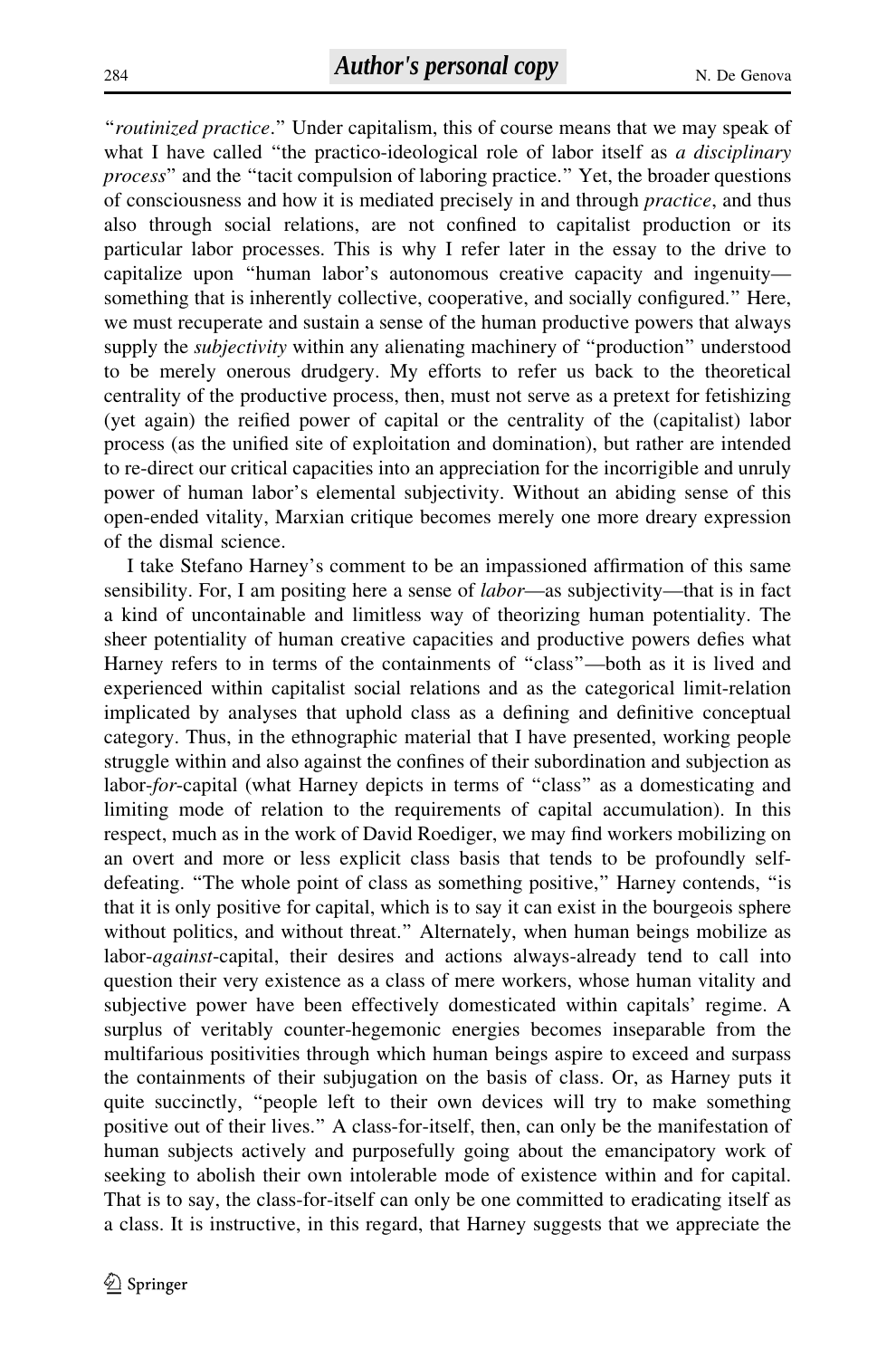politics of *difference* as a politics against limits—including, very notably, the limits imposed not only by class oppression but also by the sorts of class analysis that sociologize and reify labor and domesticate working people within the categorical presuppositions of their own class subordination.

David Roediger signals the vexations of how a regime of racial management abundantly affords particular (racialized) groups of workers the means by which they may actively if agonistically participate—precisely, as historical (laboring) subjects—in their own class formation, literally *making themselves* as a working class, as labor-for-capital. Furthermore, Roediger calls attention to the seeming paradox that this expressly *racial* politics of labor subordination coincides in my ethnographic material with a reform of the labor process aimed at an ever greater abstraction of labor among workers whose racialized specificity is what otherwise remained persistently at play. In his erudite and expansive reflection on the theoretical problem at stake here, Roediger emphasizes the argument that the apparently universalistic and homogenizing projects through which capital accumulation enforces the ever greater abstraction of labor (for the purposes of intensified productivity) are in fact always exquisitely sensitive to the requirement that labor be internally differentiated and antagonistically divided. The suggestion (following Michael Lebowitz) that capital relentlessly composes a ''collective worker'' as an objective social formation of class-in-itself while yet conscientiously cultivating the bases for its incapacitation as a class-for-itself, moreover, alludes to the persistent necessity for what I have depicted as ''more or less deliberate and calibrated interventions aimed at the decomposition and recomposition of those intrinsically conflicted social relations'' between capital and labor. Indeed, it may be useful here to insist that the relations of struggle between labor and capital are, from another vantage point, nothing less than the relations of struggle between living labor and capital as labor in its objectified, alienated, dead form, between living labor and its domination by its own products, in other words. Or alternately again, as relations of struggle between labor-against-capital and labor-for-capital, wherein laboring subjects become embroiled in a kind of ''class war''—with themselves.

Here, with Roediger, we may turn more directly to the questions of race through which management, in the ethnographic case that I examine, routinely organized the everyday politics of labor subordination but also through which ''Latino workers gave the employer's 'crude and overt strategy of racial management' the twist that Black workers were 'lazy'.'' As Roediger notes, ''militant class assertions, usually cast as the antidote to disunity'' can sadly become ''yet another alleged marker of race." (In Harney's idiom, we might note, these mobilizations of labor-*against*capital might be better characterized as militant ''anti-class'' assertions). What is striking for me in Roediger's reflections—drawing as they do upon a variety of Marxian perspectives regarding the contemporary conjuncture of so-called ''globalization''—is that the question of race may be resituated within a more global analytical framework. In this manner, we may be better able to avoid the trap of juxtaposing too starkly the figures of race and ''nation,'' or even race and citizenship, which typically results from apprehending any particular, historically specific economy of racial distinctions and divisions according to the ideological commonsense of that same (''nationally'' insular) racial order.